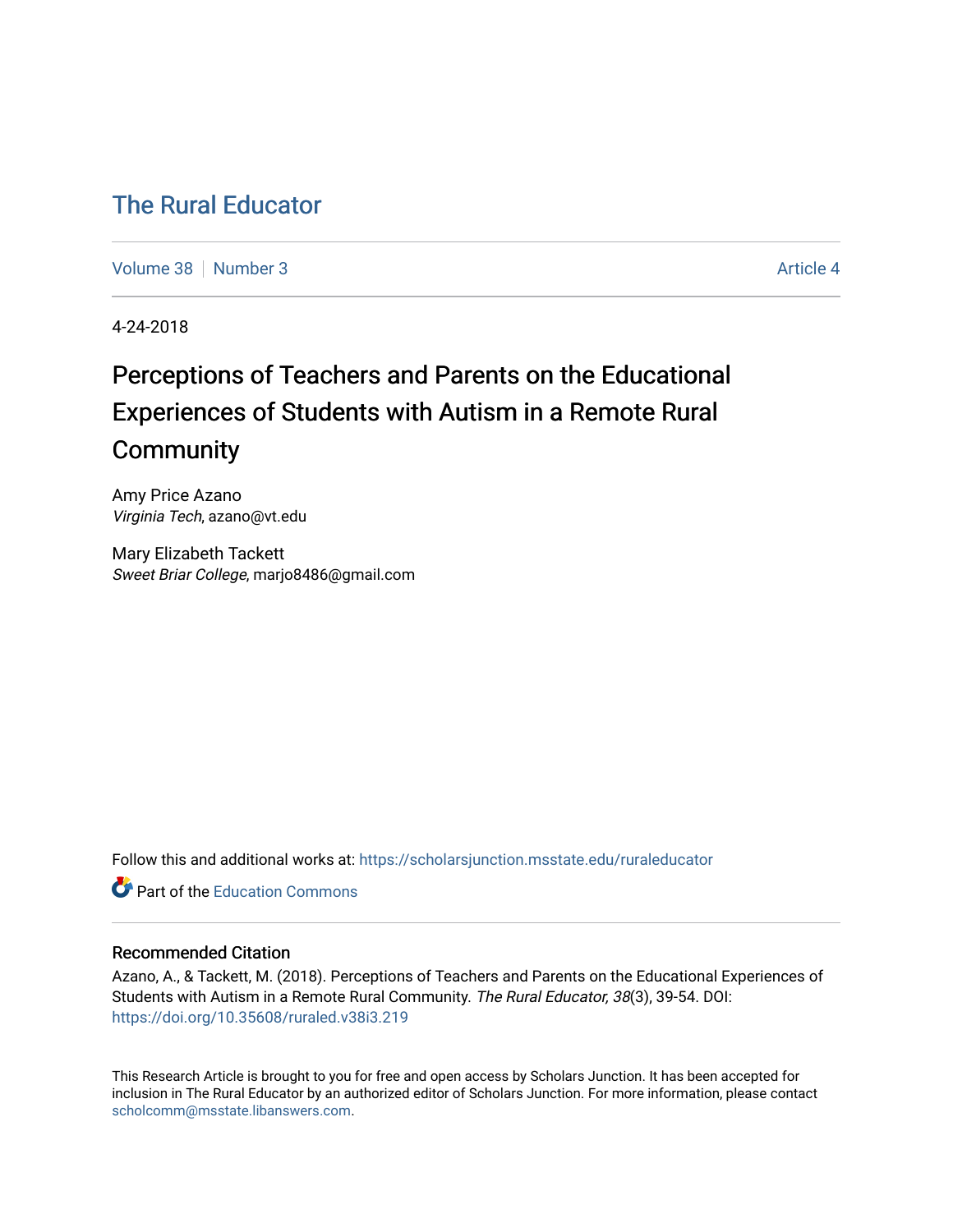# **Perceptions of Teachers and Parents on the Educational Experiences of Students with Autism in a Remote Rural Community**

#### **Amy Price Azano**

*Virginia Tech*

# **Mary Elizabeth Tackett**

*Sweet Briar College*

*While the number of children diagnosed with autism spectrum disorder (ASD) continues to rise, research addressing the unique educational experiences of students with ASD in rural communities remains limited and inconclusive. This study investigates how the rural context influences the educational experiences of students with ASD. The researchers used an online questionnaire and in-person interviews of special education teachers, general education teachers, and parents to collect their perceptions of the experiences for students with ASD living in a remote rural Appalachian community. Data generation and analysis led to the discussion of three salient themes: limited parental knowledge, lack of resources and need for professional development, and low socioeconomic status and family or community structures. The authors discuss how these findings manifest in rural communities and make suggestions for further research and professional development.*

The unique characteristics of rural schooling attributed to geographic isolation and infrastructural challenges have long been noted in the literature on rural education (Biddle & Azano, 2016). Issues of rural teacher recruitment and retention, curricular needs of rural students, and under resourced schools are common inroads of scholarly inquiry for rural education researchers. However, there remains a need to explore emerging topics related to rural schooling and to understand how place and spatiality continue to influence the context for educational experiences in rural communities. The rising prevalence of autism is one such emerging topic. According to the Center for Disease Control and Prevention (CDC), a ten year, exponential increase in diagnoses has led to one in every 68 children currently being identified as having Autism Spectrum Disorder (ASD). The *Diagnostic and Statistical Manual of Mental Disorders – Fifth Edition* (DSM-V; American Psychiatric Association, 2013) defines ASD as a developmental disorder consisting of two core characteristics, which include (a) social and communicative deficits, and (b) repetitive and atypical behaviors. The increase in the rate of autism and the push for inclusion represent potential challenges for rural schools, teachers, and students.

On average, over 30% of the schools in the United States are rural (Johnson, Showalter, Klein, & Lester, 2014), and areas like Appalachia contain some of the highest levels of disability in the country. At a 19.9% incidence rate, the state of West Virginia held the highest rate of disability in the nation in

2014, and Pike County, Kentucky held the highest national rate of disability (28.1%) for counties with populations of 65,000 or more (2014 United States Census). Additionally, many families in these rural areas experience poverty (Pennington, et al., 2013), and lower income levels may intensify challenges associated with disabilities (Mandell, Novak, & Zubritsky, 2005).

Research regarding how geographic location influences the experiences of students with ASD is thin and inconclusive. However, the increasing prevalence of disabilities and compounding contextual factors specific to rural areas present a need for examining the perceptions and experiences of parents, teachers, and children with ASD in these locations. Therefore, the purpose of this study is to better understand how the rural context influences the educational experiences for students with ASD.

#### **Diagnosis and Treatment for ASD in Rural Areas**

Due to the remoteness of many rural areas, diagnosis and treatment for ASD can be challenging. When compared to urban prevalence rates, lower incidence of rural ASD has been noted in studies exploring geographical variation (Lauritsen et al., 2014); however, this discrepancy can be attributed to diagnostic patterns or physical access to facilities that screen for ASD (Williams et al., 2006). Blane and Bordon (2008) suggest that accessing a cohort of professionals who can provide early identification and treatment is a critical initial step toward cultivating continuing developmental growth for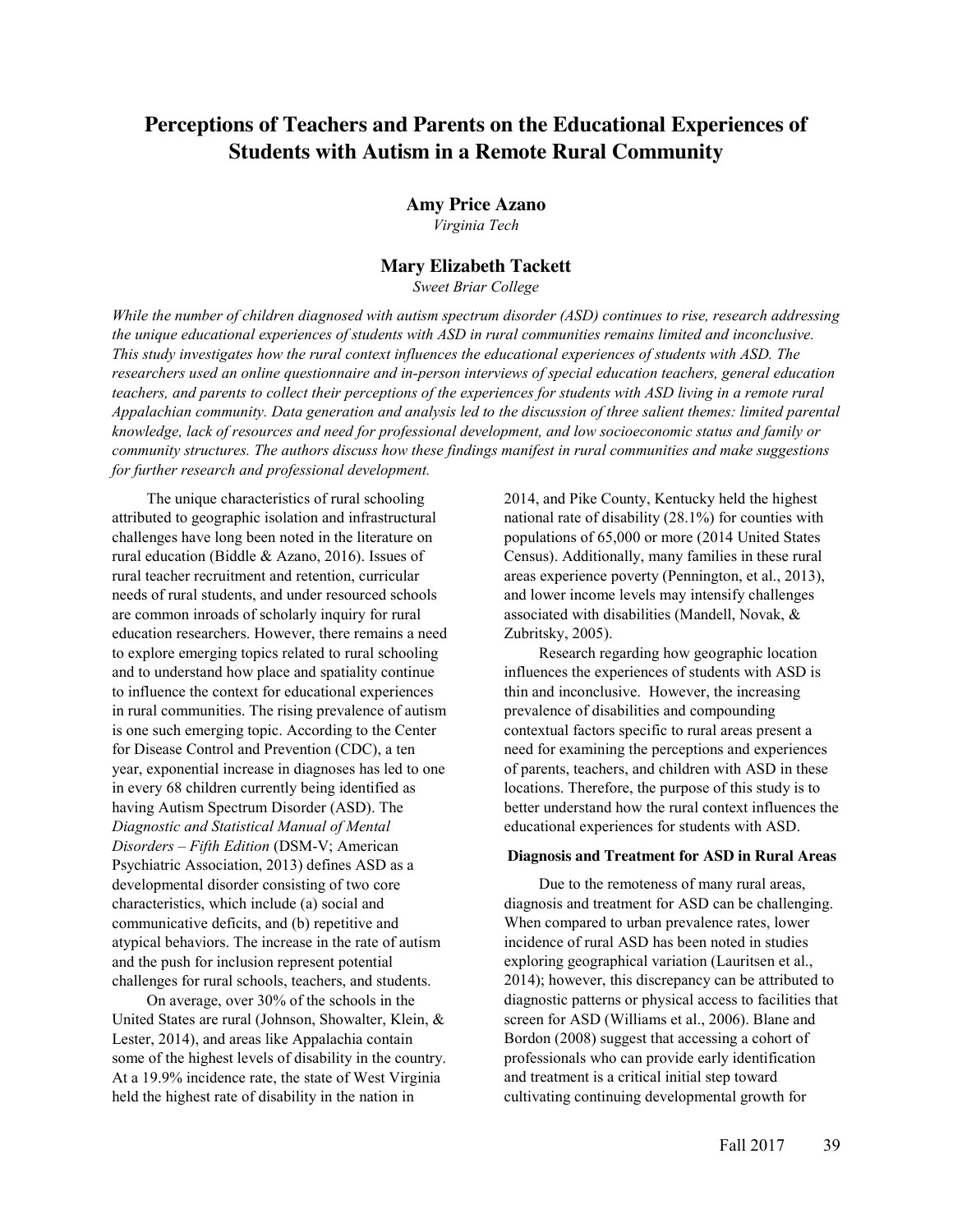children with ASD. Yet, when compared to more urban areas, children with ASD in rural areas are more likely to incur later identification and diagnosis of the disorder (Mandell, Novak, & Zubritsky, 2005). Additionally, families living in rural areas may also lack geographic access to services (Kiani et al., 2013). So, while some studies suggest urban areas may have higher instances of ASD, they also recognize that rural areas have less access and available options for services and treatment when compared to these areas (Chen, Liu, Su, Huang, & Lim 2008). These unique, geographic challenges result in later diagnoses and implementation of related services for students with ASD in remote rural areas. In Appalachia, these issues may be even more pronounced as the region has higher poverty levels, is medically underserved, and has weakened access to health insurance when compared to other areas in the U.S. (Behringer & Friedell, 2006; Haverson, Ma, & Harner, 2004).

Furthering the stress that an initial ASD diagnosis places on family structures (Hutton & Caron, 2005), parents of children with ASD in rural areas also experience difficulties finding healthcare providers and securing early treatment and services for their children, which points to a pervasive need to improve early identification initiatives in these areas (Edwards, Gallagher, & Green, 2013). In addition to socioeconomic status, lack of awareness, and healthcare challenges, other cultural factors in rural communities influencing diagnosis and treatment of ASD have been noted, such as stoicism and traditionalism (Kiani et al., 2013) and a distrust of professional labels and titles (Bates et al., 2014). Pennington, et al. (2013) noted "there is no doubt that the Internet and the use of electronic media has significantly impacted the disability community" (p. 4) by way of providing access to information and training on ASD, but for families living in rural areas, access to online information about ASD may be limited. While acknowledging how rurality may present unique challenges for treatment and the securing of services for children with ASD, some researchers argue that these difficulties are not specific to rural areas alone (Murphy & Ruble, 2012). This inconsistency and lack of understanding point to the need for further research aimed at understanding the perceptions and experiences of those living with ASD in rural areas.

# **Meeting the Needs of Students with ASD in Rural Schools**

While a later diagnosis in a geographically isolated area might present unique challenges for families who have children with ASD, research indicates that accessing treatment and special services for students once they enter school may be equally challenging. In accordance with the Individuals with Disabilities Education Act (IDEA), students with ASD have the right to appropriate educational experiences and services. However, 98% of schools across the country are experiencing difficulties staffing special education positions (Eric, 2001), and while this disparity affects both urban and rural schools, rural areas face contextually unique challenges in this area.

Rural schools have long dealt with specific challenges for recruiting and retaining teachers (Biddle & Azano, 2016), and rural school districts are finding it increasingly difficult to hire and retain highly qualified educators and professionals who specialize in ASD, and who can provide the necessary services and treatments for students with the disability (Pennington, Horn, & Berrong, 2009). Less competitive salaries, under resourced programs, and a lack of inclusive policies may discourage educators from teaching in rural areas (Pennington, et al., 2009), resulting in limited access to services for children with ASD when compared to more urban locations. Further confounding these perceived challenges for teaching in rural areas are the geographic isolation and the lack of recreational and professional opportunities experienced by teachers (Iringa-Bistolas, et al., 2007). However, perhaps as a result of these under resourced and geographically remote special education programs, Jung and Bradley (2006) noted that rural areas were far more likely to utilize inclusive practices when compared to more urban areas, although this disparity also attributed to a lack of communication and collaboration among special education teachers and parents when compared to more urban settings.

Conversely, some educators feel that when compared to their urban counterparts, rural areas offer children with ASD an advantage, as students may receive more individualized services and support from personnel in smaller schools and communities, resulting in quality educational opportunities for students with disabilities, even in the face of obstacles and challenges (Pennington, et al., 2009). Additionally, researchers indicate challenges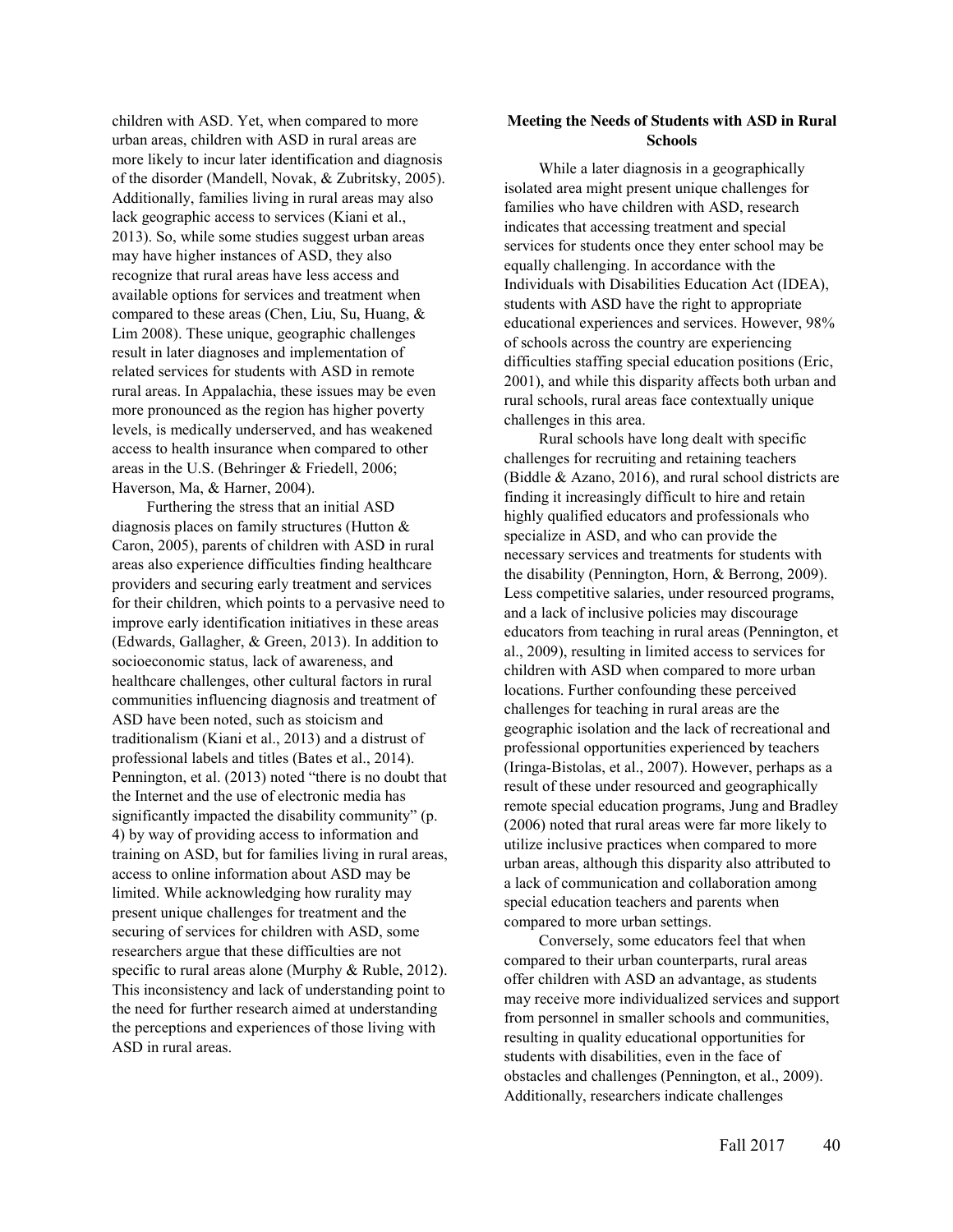associated with special services and treatment programs are widely expressed in both rural and urban contexts (Murphy & Ruble, 2012). The need for parsing specific rural challenges may offer some insight into place-based, rural initiatives designed to increase supports for rural students with ASD.

# **The Need for Professional Collaboration and Support in Rural Schools**

In order to effectively provide specialized intervention services and equitable access to quality services, resources, and professionals for rural students with ASD, a greater understanding of the unique educational experiences of students with ASD in rural communities is needed. In general, there is limited research on how teacher knowledge, training, and perceptions influence effective classroom instruction for students with ASD. Many educators lack the general knowledge and experience needed to appropriately instruct students with ASD (Syriopoulou-Delli, Cassimos, Tripsianis, & Polychronopoulou, 2012), contributing to a disconnect between specialists, general educators, and school leadership, which may hinder inclusive practices. However, providing adequate, professional experiences and training for educators can result in more positive perceptions toward ASD and a willingness to support special services within the classroom (Syriopoulou-Delli et al., 2012).

With the dramatic rise in autism over the last decade, schools will need to examine their policies and practices around inclusion and other services targeting the ASD population. Inclusion practices, for example, have far-reaching influence not only for students with ASD but also for general education teachers and administrators. Principals with prior training and ASD-related experiences demonstrated a commitment to inclusion and higher-level placements for students with ASD, particularly in the elementary grades (Horrocks, White, & Roberts; 2008). However, tenured principals may have more negative views toward inclusion and lower class placements, perhaps as a result of outdated pedagogy or lack of professional or personal experience with inclusion (Horrocks, et al., 2008). In other studies (see Rude et al., 2005), educators have highlighted a need for stronger administrative support to effectively create inclusive settings, and have indicated a desire for further training on autism and greater parental advocacy and collaboration.

It is critical that educators understand the intersectionality of autism and rurality. Rural students may be receiving late diagnoses or have limited access to services and treatment. Rural schools may be under resourced for providing students with ASD services assumed in metro centric, urban-biased evidence based practice but lacking in the realities of rural communities. Therefore, we asked: How does rurality and the rural context influence parents' and teachers' perceptions of the learning experiences and opportunities for students with ASD?

# **Methods**

A year prior to this study, Amy was invited to Liberty County Public Schools<sup>10</sup> to provide staff development about ASD to district personnel. In doing so, a special education teacher in the district (Karen) approached her and indicated that teachers needed even more professional development in this area. During lunch, two teachers – Lacy and Anthony – asked if they could speak about their personal and professional experiences with ASD as it relates to rurality. Both were teachers at another school in the district and parents to a young boy with ASD. They, too, asked for more assistance and resources. It was clear from these early conversations that parents and teachers had questions and concerns – not just about autism but also in regard to their access to resources and further education, as a direct result of being in a remote rural community. These conversations led us to question how the community and rural context influenced the overall experiences of students with ASD – as well as their parents, teachers, and service providers.

# **Research Site**

The site of this study is a rural district in Appalachia, designated a rural remote district (the most remote) by the National Center for Education Statistics (NCES). Liberty County is located in a geographically isolated coalmining region situated deep into the mountain. "Stone," the county seat, has a population of 1,000 people (according to U.S. Census information). According to NCES data, Liberty County is a high poverty district with approximately 70% of students eligible for free and reduced lunch, with more than 85% eligible at one of the elementary schools at which we conducted

l

<sup>&</sup>lt;sup>1</sup> All names of people and places are pseudonyms.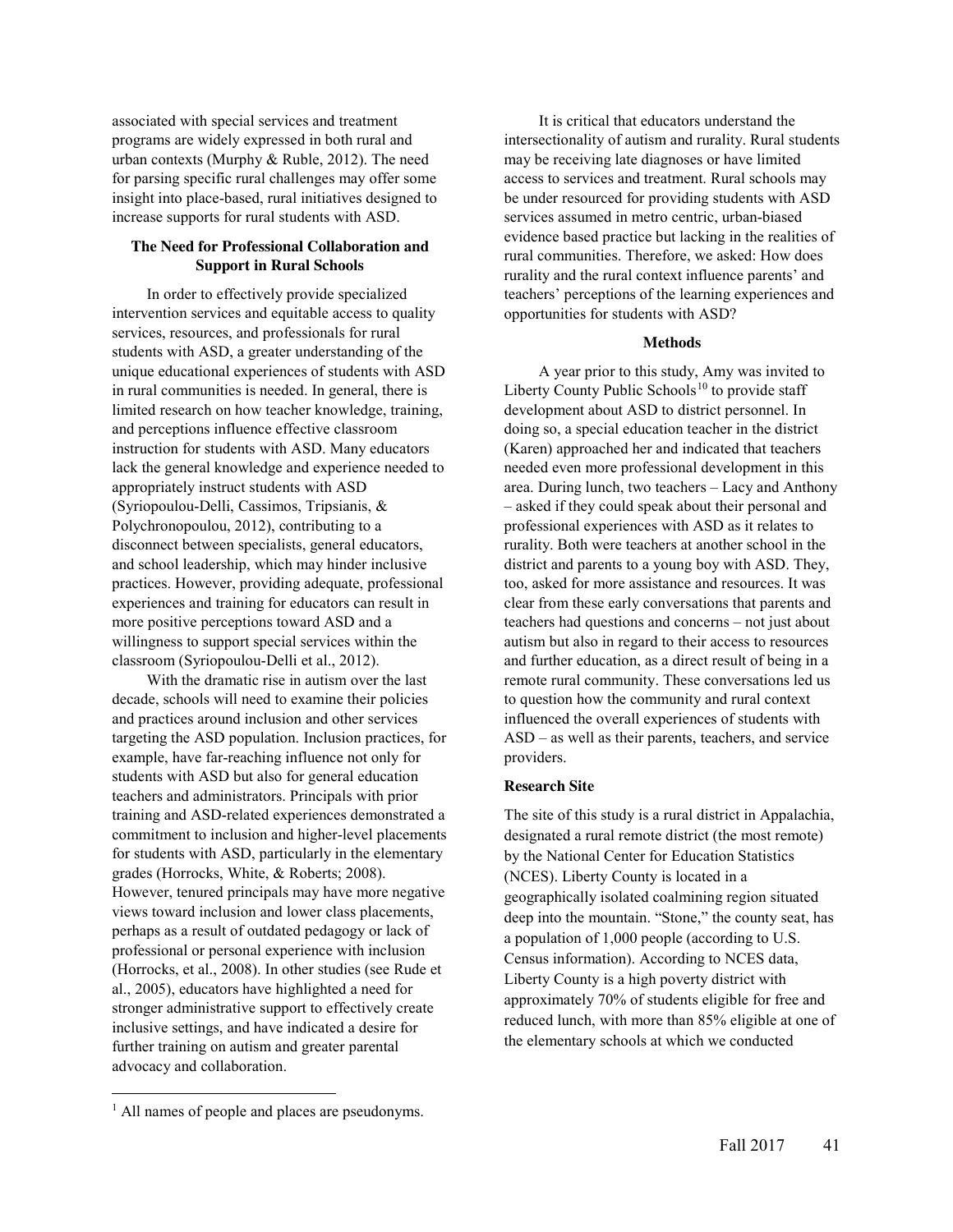#### *Participants*

| <b>Name</b> | <b>Relationship to Study</b> | Data                      | <b>Years in Rural Community</b> |
|-------------|------------------------------|---------------------------|---------------------------------|
| Alice       | Kindergarten teacher         | Questionnaire             | 24 years                        |
| Arnold      | Teacher and parent           | Questionnaire             | All his life                    |
| Casey       | Inclusion teacher            | Questionnaire             | 48 years                        |
| Charlotte   | Speech therapist             | Questionnaire             | All her life                    |
| Karen       | Special education teacher    | Questionnaire / Interview | All her life                    |
| Lacy        | Teacher and parent           | Questionnaire / Interview | All her life                    |
| Michelle    | Parent                       | Questionnaire / Interview | 7 years                         |
| Stephanie   | Physical education teacher   | Questionnaire / Interview | 2 months                        |

interviews and with these numbers increasing as the region continues to lose its coalmining industry.

#### **Participants**

As a follow-up to this initial conversation and using a snowball sampling technique, Amy asked Karen to assist in finding additional participants to interview. This technique was particularly appropriate for this study, as it gave the authors access to parents and teachers in Liberty County with whom Karen acted as a liaison, laying the initial foundation for trust and candor often not extended to "outsiders" to the rural community. Karen, a lifelong resident of Liberty County was a special education teacher at Mountain Laurel Elementary, one of five elementary schools in the county, and an active member of the Special Education Advisory Committee (SEAC). (Of note, Karen is now the principal at Mountain Laurel.) As such, she had the opportunity and an interest to assist with recruiting participants for this study. It is unclear how many teachers she invited and discussed the study with,

#### **Data Collection**

As noted, an online questionnaire and in-person interviews were the two primary sources of data used to capture the responses and perceptions of the participants. The online questionnaire was created by the authors to directly relate to the purpose of this study, and consisted of 18 open-ended questions. The majority of the questions were designed to broadly gauge participants' personal experiences with ASD, and served to orient the authors, specifically gathering information about participant backgrounds, credentials, and teaching experiences. Questions addressed how long the participants had lived in the area, the types of professional development and

but five other participants consented and completed an online questionnaire created by the authors (see Appendix A) in addition to Karen, Lacy, and Anthony who are mentioned above. Of the eight participants, seven are teachers or professionals across three different schools in Liberty County, and one participant is a professional within the community. Additionally, three of the participants are parents of children with ASD.

The eight participants who completed the online questionnaire were invited to participate in in-person interviews, and both authors traveled to Liberty County to conduct 30–60 minute interviews with four interested participants. The four participants who agreed to be interviewed included Karen (an elementary level special education teacher), Lacy (a kindergarten teacher and parent of a child with ASD), Stephanie (a physical education teacher), and Michelle (a professional in the community and parent of a child with ASD). See Table 1 for participant information.

training opportunities available to them, and challenges and benefits for working with students with ASD. Toward the end of the survey, the questions moved away from orienting questions that could be appropriate for participants in either urban or rural settings, toward a more context-specific focus on rural areas. Specific questions (14, 15, and 18) addressed participants' perceptions regarding how living in a rural area influences these experiences. Perhaps the most salient questions asked were: "How do you think living in a rural area influences the experiences for students with ASD?" (question 15) and "Please provide any additional thoughts you would like to share that might help us better understand the experiences of students with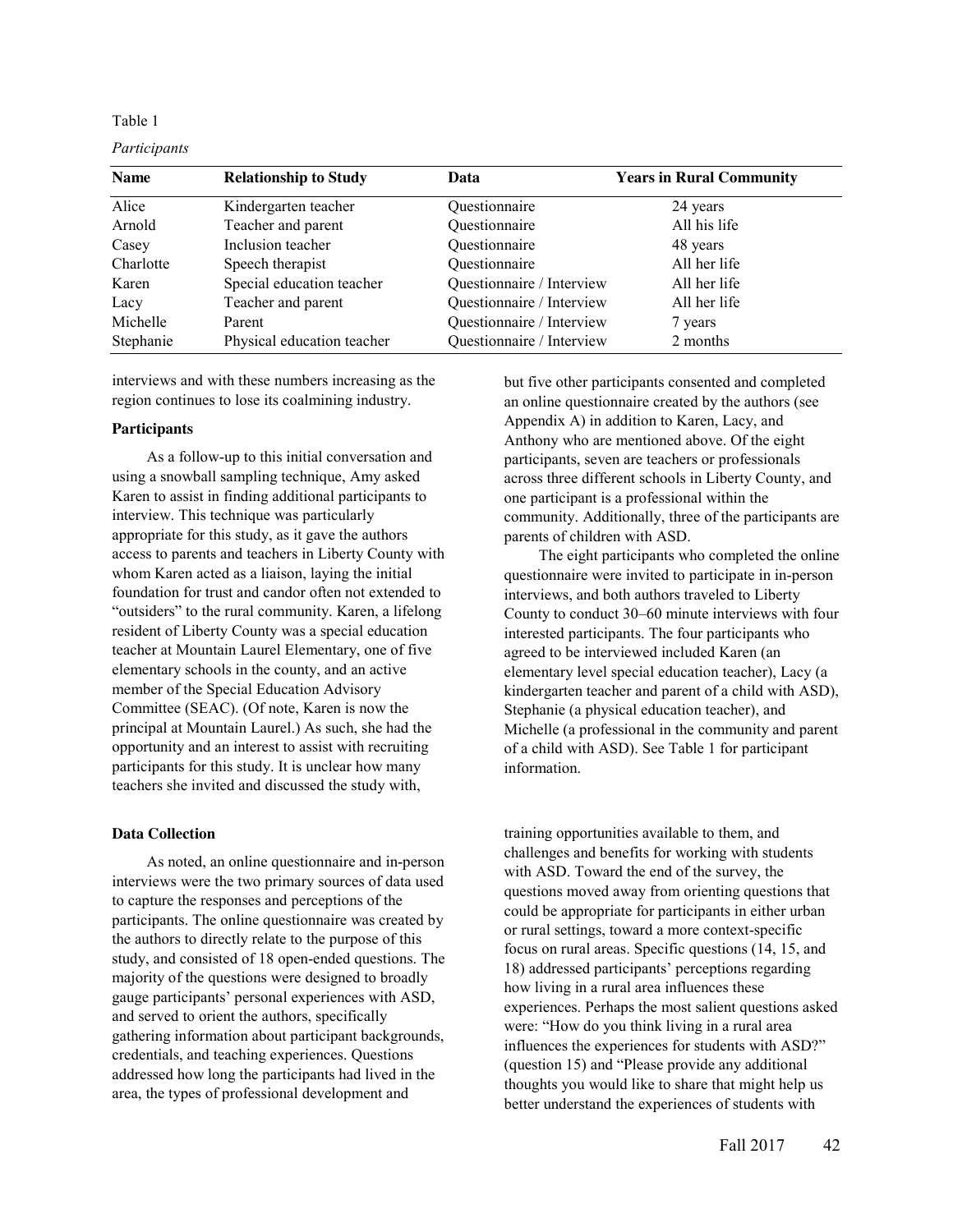ASD living in rural communities" (question 18), which of all the questions asked, garnered the lengthiest responses from participants.

Originating from participants' descriptive responses to these questions and additional information they voluntarily provided, the authors then identified participants who expressed interest in in-person interviews and designed a list of semistructured follow-up interview questions based on areas of interest from the questionnaire. For example, Stephanie's questionnaire response revealed that she believed living in a rural community could be "harmful" to students. In the semi-structured interviews, we asked her to expand upon this belief, giving personal examples to aid clarification and understanding of the initial responses she provided, delving deeper into how her experiences with rurality and ASD shaped her perceptions.

Each interview began with a conversation aimed at orienting the participant to the context of the study and as a way to gain rapport. Interviews were guided by the semi-structured questions, and probes were used to delve deeper into the meanings of participant statements. Interviews were audio recorded and later transcribed by Mary, with lowlevel inferences made to limit pauses in speech (e.g., "like, you know") in order to aid understanding and later analysis.

#### **Data Analysis**

Inductive analysis furthered our understanding of the data generated from the questionnaires and interviews, and analysis occurred in two stages. During the first stage of analysis, we collected, reviewed, and considered participants' questionnaire responses. Each author read and reread responses to understand the perceptions and experiences of teachers and parents of students with ASD as they specifically related to the remote rural community. Independently, both authors made comments about participants' specific views to look for similar or dissimilar trends across general education teachers, special education teachers, and parents, and then met to discuss interpretations. With the exception of one participant highlighting benefits to living with ASD in a rural community, we each noted that the participants' provided somewhat unfavorable perceptions toward the educational opportunities and experiences available for children with ASD in Liberty County.

After discussing the questionnaire responses, the authors established a semi-structured interview protocol for each interviewee based on the specific questionnaire responses for each participant. These protocols were used to allow the participants to elucidate on ideas they provided in questionnaire, and provided open-ended questions aimed at exploring the participants' backgrounds and experiences with ASD. Then, both researchers met with the four participants in Liberty County for in-person, audio recorded interviews, which lasted approximately 30 – 60 minutes each.

The second stage of data analysis began after the completion of the in-person interviews, and the researchers met to debrief the interview sessions and to share their initial perceptions and impressions from the interviews. Then, Mary transcribed the four interviews, and the data corpus was read holistically and then qualitatively coded for emergent codes by both authors (Charmaz, 2006). During the coding process, the themes were refined to better describe the data, and the authors employed the Constant Comparative method, continually returning to the data set to compare and revise initial codes that emerged at various stages throughout the analysis, and then aggregating them into more focused codes and themes (Charmaz, 2006; Strauss & Corbin, 1998). For example, initially we noted a significant dependence on the school, which we recorded as an initial code. However, through continued analysis and constant comparative measures, we determined that this dependence was not necessarily because parents were uninvolved in their child's educational experiences but because they lacked knowledge and awareness for managing the symptoms of ASD and for accessing available resources that may assist their child. Whether parents were advocating for their children or not, their limited knowledge influenced the overall educational experience of the student.

Based on the analysis of questionnaires and interviews, three salient themes that speak to the relationship between rurality and ASD were identified (see Figure 1). These themes, accompanied by illustrative responses from participants, are discussed in detail in the following section.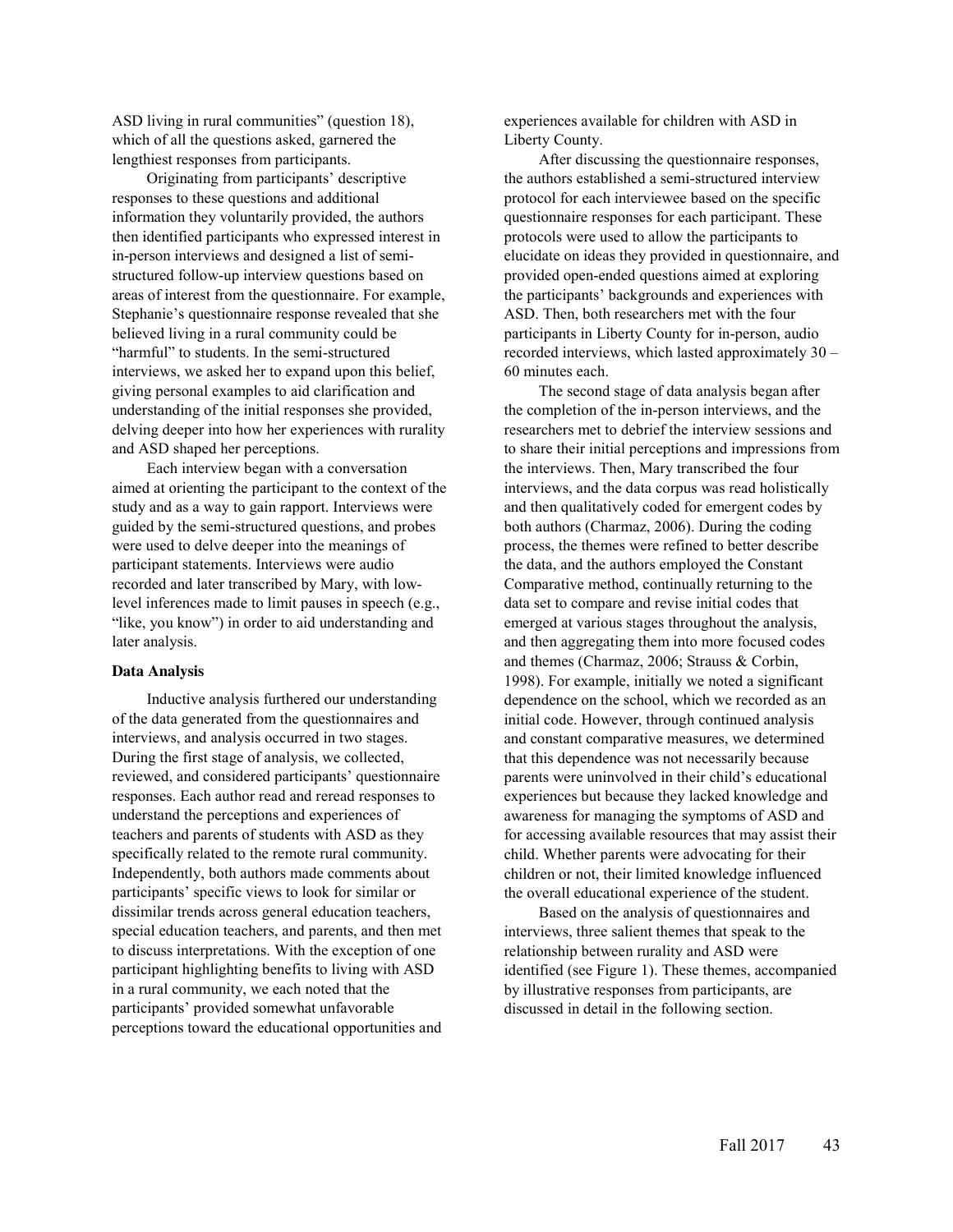

Figure 1. Diagram of Themes Generated from Participant Interviews and Questionnaires.

#### **Findings**

In this study, we sought to understand the participants' perceptions of the educational experiences for students with ASD from within the context of a remote rural community. Our data collection consisted of two phases of analysis, which included a questionnaire and follow-up, in-depth interviews with half of the participants. Our reading and rereading of the data corpus led to three salient themes. Themes were delineated according to family, school, and community factors, and included: (a) limitations of parental knowledge (family), (b) lack of resources and need for professional development (school), and (c) low socioeconomic status and family or community structure (community). Each theme is described below with illustrative quotes provided to support thematic understandings.

#### **Limitations of Parental Knowledge**

Within family structures, the theme of "limited knowledge" was pervasive throughout the study. From the questionnaire responses and interviews, participants expressed concern that many parents had limited knowledge and understanding of "what to do" to help their children with ASD, specifically in relation to living in a rural community. Parents

raising children with ASD often gather information through the Internet, specialists, teachers, and trained personnel. In rural areas, however, these resources are limited and often inaccessible, which leaves parents of children with ASD often at a loss for how to navigate the educational process, and how to advocate for their child in general.

**Limited access to information.** Parent/teacher participant, Lacy, explained that many people within the community lack empathy for children with ASD because they have limited knowledge of the disability and its behavioral characteristics. Without awareness and information, parents are often unsure of how to manage a child that exhibits autistic characteristics, and often misidentify characteristics of ASD as behavioral problems, defining children with ASD as "kids that scream and throw fits." Lacy also noted that many people within the community lack education or "don't have Internet access or a computer," which limits their knowledge, because "If you don't read about it and study up, and expose yourself to knowledge, you aren't going to have the whole perspective on what to do."

Lacy felt that a lack of education led to a "communication breakdown" in which some of the parents knew "the ropes to follow" and "what to do,"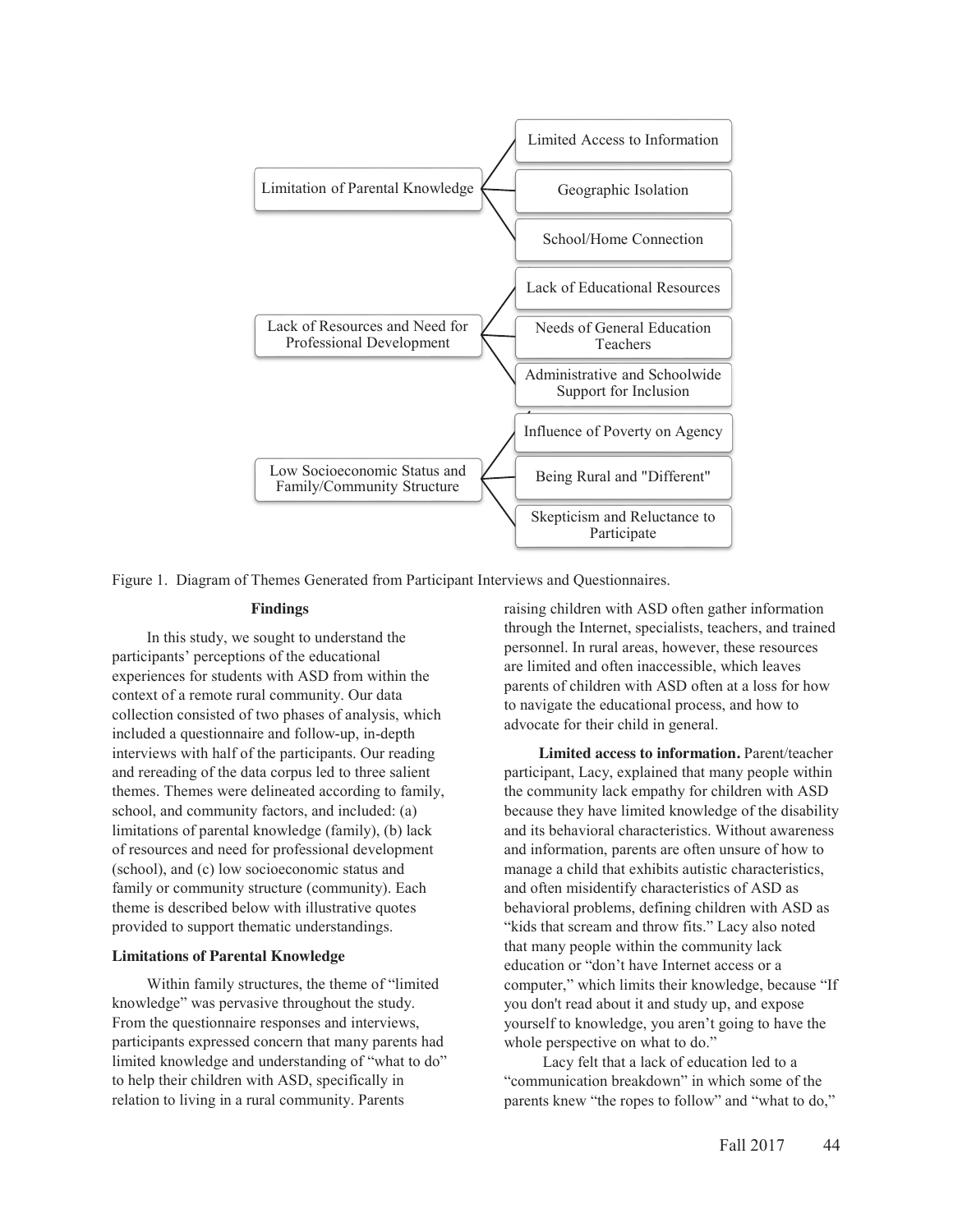while other parents hoped or believed the autistic behaviors would simply "go away." When recalling a particular experience with a parent whose son has ASD, Lacy remarked, "I don't know if she thought he would come to school and just sort of grow out of it? Or if she didn't know quite what to do." Conversely, Lacy noted this lack of knowledge sometimes positions parents "on the defensive" when their child enters the school system, with parents afraid their child will be isolated and viewed as "special" by the general education teachers and other students. She recalled one parent who was concerned that the teachers would put her daughter "off to herself," or make her a "spectacle" for the other students.

Special education teacher, Karen, who often oversees the eligibility and identification processes for students with ASD, also discussed a lack of knowledge when talking to parents about ASD. Like Lacy, Karen explained that the outward signs of ASD are often viewed simply as defiant behaviors that should not be tolerated, and that parents simply do not understand ASD or what it means to be part of a special education program. She pointed out that parents come to Individualized Education Program (IEP) meetings and sign the papers, "but they still don't really know what that means for their child." Additionally, without parental awareness and support, Karen notes that it is difficult "for the child to make progress" academically:

> You know when you think as a parent if that was your child, you would say, 'Okay, I'm going to a specialist. I'm going to see what this means for my child, and what I can do, and what I need to do, what kinds of services I start at a young age.' These people don't get that. You know, they don't *know* to do that. They don't know where to go to reach out to get extra services for their child, other than what they get here at school, so this is all they get. And if they aren't getting good things here, they are getting nothing.

Karen noted that this lack of parental understanding puts tremendous pressure and responsibility on the teacher to serve as an advocate for the student and family, as the teacher has "to try to not only take care of the needs of that child, but to kind of give some insight to the family too."

**Geographic isolation.** Lack of knowledge may be largely attributed to the limited Internet and phone access available within the area's mountainous, geographically isolated location. Lacy points out that

living in Stone can make you feel "secluded in so many ways. We do not have the access to programs offered at facilities in urban areas, simply due to our rural location." While many areas take cell phone reception and high-speed Internet access as givens, and search engines such as Google are perceived by many as "lifelines" for learning about new resources and information on disabilities like ASD, Lacy points out that in Stone, the average \$60 per month for Internet is not a feasible option for individuals with limited means. Even for those fortunate enough to have a phone plan, access to 3G is limited. Residents are often forced to "drive five miles up the road" and waste limited data plans searching for cell phone reception "just trying to look up something."

In addition to lack of technological resources, geographic isolation and lack of access to transportation can also hinder the flow of information. When speaking about her experiences with parents, Lacy commented that "they are not going to be able to get the library because their vehicle is broke down, and if they don't have Internet at home," their access to information is limited at best. Lacy considered herself fortunate that she was able to afford Internet. However, she still empathized with her neighbors, close friends, and other community members and parents that do not have the necessary means to enjoy such a luxury.

**School/home connection.** Lack of awareness and geographic isolation also make it difficult for teachers to cultivate a connection between school and home that is necessary to help parents navigate the experience of raising and educating a child with ASD. Michelle, a paralegal who moved to Stone from an urban area, and who has a son with ASD in the school system, explained that her son's success rests solely in the hands of the special education teachers because there are simply no other available services. When speaking about her son, she said, "I can honestly say if it were not for two of Seth's special education teachers, I am not sure where we would be. I don't know if Seth would even have remained in the public school system."

As a kindergarten teacher, Lacy has the particularly unique challenge of helping parents whose children have not yet been diagnosed with ASD, and who are entering school for the first time. Having lived in the community her entire life, and having a son with ASD, she is often viewed by parents as a "lifeline" and invaluable resource toward understanding the disability. Often times, parents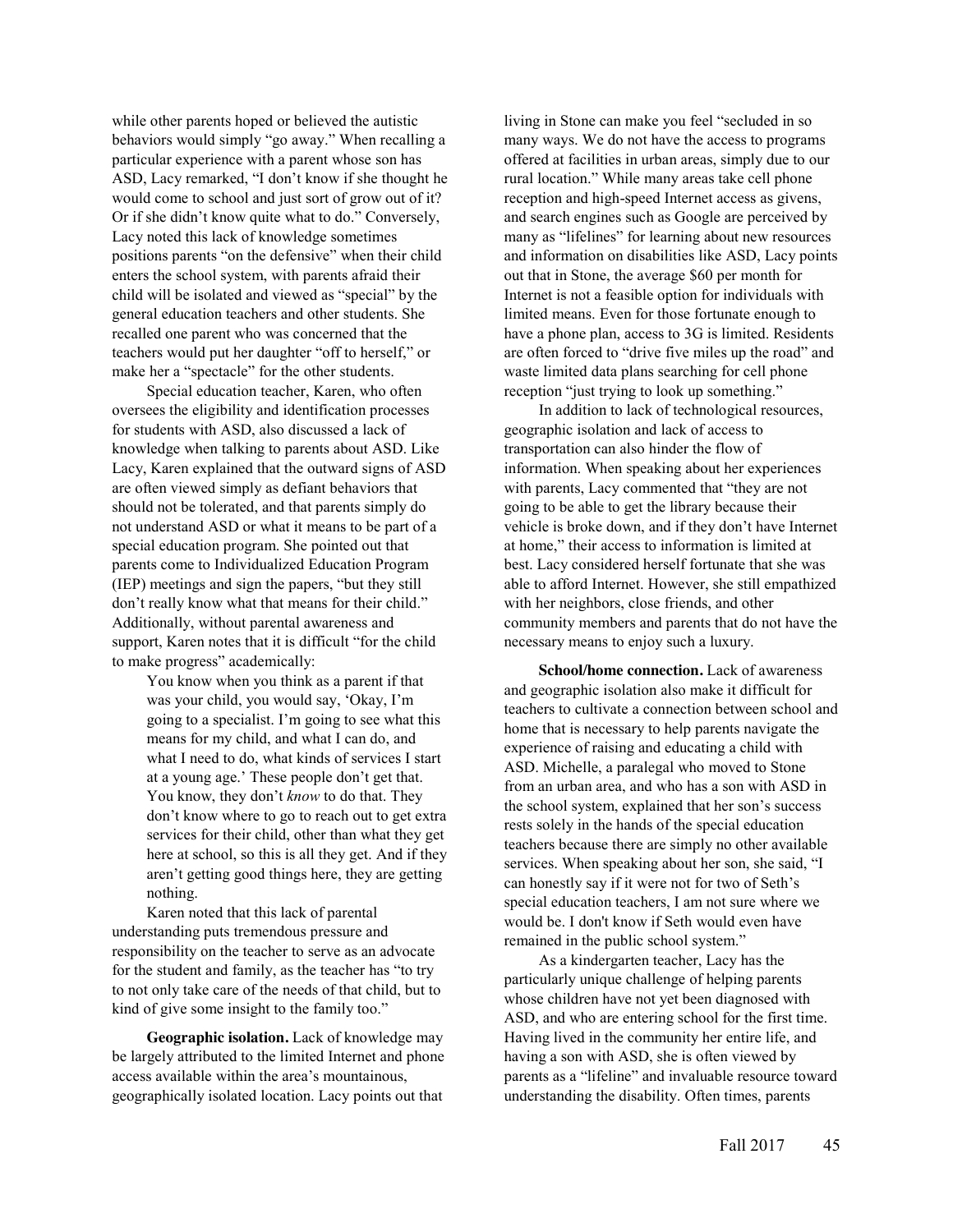bring their child to school and view Lacy as their only source of information and help: "My personal experience has made this so much better with parents, because I have rapport with them, because I *know*, *my* kid needs this."

As a mother of a son with ASD, Lacy feels particularly responsible for advocating for her students and their parents. She believes her own, personal experiences with ASD give her a unique insider perspective into the struggles a parent faces when raising a child with ASD in a rural community. In particular, she talked about how her position gives her information and access to state resources available to rural schools that "If I wasn't a teacher at this school, and I'm just a Joe Blow person in the community with an autistic kid, I might not know everything I know because I didn't work here."

Having taught in Liberty County for four years, Karen remembers feeling "heartbroken" and saddened by the lack of inclusion and support within the schools. She worries about the students who leave her classroom and states, "There needs to be someone advocating for these kids." Karen notes that leadership is essential for bringing schoolwide or divisionwide inclusion, and that while change is needed, it should happen "a little bit at a time."

# **Lack of Resources and Need for Professional Development**

Whereas the previous theme focused on the limitations of parental knowledge, this theme focuses on the lack of resources and the need for professional development at the school level. These two themes combine to explain the relationship between home and school in the context of rural communities and the experiences for students with ASD. On one hand, as described in this previous section, parents lack agency for knowing what to do and how to respond based on a variety of factors consistent with rural environments, such as limited Internet access. On the other hand, or possibly because parents lack a high level of knowhow, the onus on schools and teachers becomes even more pronounced, as explained in this section.

**Lack of educational resources.** One of the most prevalent challenges for raising a child with ASD in a rural community is the lack of resources available to these remote locations. Parents and teachers who are trying to advocate for students with ASD most acutely feel this disparity. Charlotte, a

speech pathologist explained, "It is hard that we don't have additional resources for our students to enjoy. I would like to see our students with ASD be able to experience things and these events or places suited to their needs to help them enjoy it." Karen echoed these feelings, adding that the lack of funding not only places the students with ASD at a direct disadvantage, but also deprives the families of much needed resources and information. She said, "We also have limited resources in the school to purchase items that could help students or their families."

Similarly, Michelle points out that these issues extend into adulthood and that available resources are even more limited, putting even more pressure on the schools to provide parental and student support: "There's nothing here for the kids, so school is really just the thing. It's huge, *huge.*" Michelle admitted that while living in a rural area does provide her family with some "advantages of a small town with the care," she also very passionately identified a lack of resources as "the most alarming and saddest part of raising a child with ASD in a rural community." Similarly, Karen recounted her past experiences with special needs students, lamenting that the lack of vocational opportunities in Stone make it "difficult to provide support to parents in our area because there are no local agencies that are available to help parents with the challenges of ASD."

While Karen noted that there are vocational opportunities nearby, the cost of such programs is often out of reach for families living in Stone who "don't have that kind of money for that." She also pointed out that the types of jobs they offer such as computer programming are "unrealistic" for students who have not been afforded many opportunities with technology, which points to a need for "vocationaltype jobs for kids who might not go on to college but are great, and good workers."

**Needs of general education teachers.** While participants did not understate the instrumental role of the schools in supporting students with ASD, the feeling was juxtaposed against a prevailing impression that even general education teachers lacked knowledge about ASD. For example, Karen explained that she has heard general education teachers repeatedly claim that students with ASD are "faking" symptoms in order to get out of doing work. Other participants gave similar personal examples of times when general education teachers were unaware of characteristics of ASD, and like some parents,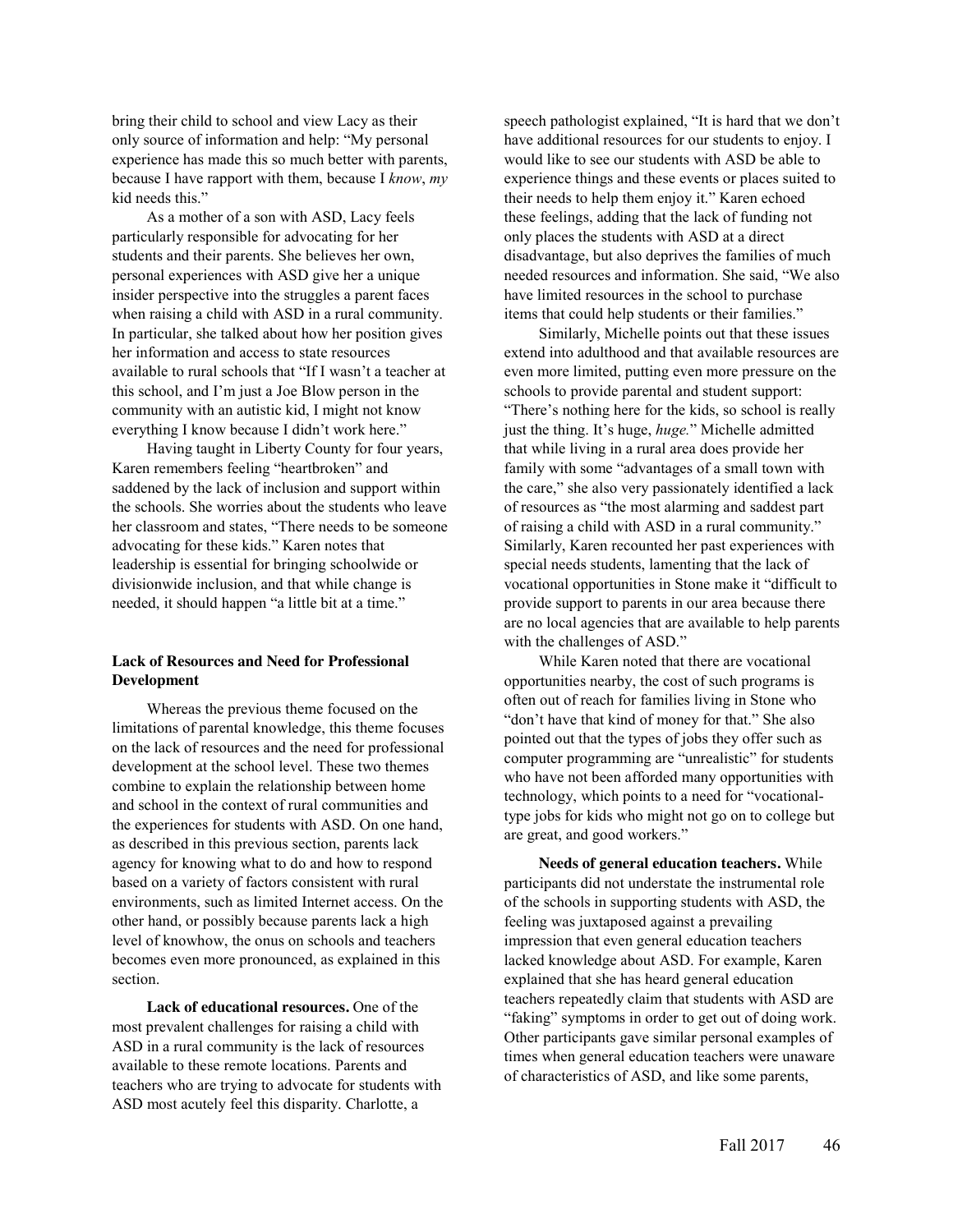often, mistook symptoms as behavioral problems or defiance that they felt should be swiftly dealt with.

As a neurological disorder, ASD typically has no obvious, outward traits other than behaviors. Casey, who co-teaches in an inclusion classroom, and completed the online survey but was unable to meet for an in-person interview, explained that general education teachers often find it difficult to identify with students with ASD and their specific needs because they look so "normal." She explained that she has worked with many teachers who believe the characteristic behaviors of ASD can be controlled:

I have had teachers tell me that they can't believe this or that child has ASD because he/she looks so normal. I also find it challenging working with others who think that students with ASD can control the outbursts or anxiety.

Similarly, Karen recalled a professional development training she conducted for the staff, in which she addressed the "fair versus equal concept." While she was unsure if her words were embraced, she believes this is one of the biggest hurdles for the teachers in Stone: "I think they are caught up in keeping everything equal, instead of fair. And that's a challenge. We are hung up on that." In a separate interview, Lacy also noted: "It's not about what's fair, it's about what's equal. It may not be fair, but it's what is needed."

Michelle echoed this sentiment, stating that while she supports inclusion, her experience is that general education teachers lack knowledge for meeting the needs of students with disabilities. This lack of teacher knowledge and training was most evident for her during her son's IEP meetings, in which she felt she had to "fight" for her son to receive the necessary and legally mandated accommodations for academic success. She pointed out that while rural areas can provide a caring, secure culture, and home life, the "downside of that is, I think, education for the teachers." This lack of education, according to Michelle, well-meaning, but untrained teachers attempting to "fix" her son's behaviors, instead of following his IEP. While Michelle believes that most teachers have good intentions, she noted that continuing training and education on the characteristics and behaviors of ASD should be used to rectify lack of teacher awareness and knowledge. However, even the best of intentions can be harmful if not executed correctly and in accordance with the appropriate knowledge and training; a sentiment Lacy knows all too well

from repercussions her son has faced from wellmeaning teachers who did not understand the neurological nature of ASD.

Increasing the opportunities for professional development, training, and accessible resources could address awareness for ASD for teachers in rural areas. However, for teachers living in Stone, access to professional development and workshops specifically aimed at understanding ASD often require extensive travel and out-of-pocket expenses. While many of the teachers in Stone, like Karen, are willing and financially able to attend these workshops, the proximity and cost of traveling outside of the district is often not a feasible option for all teachers working with students who have ASD. Karen felt that if teachers lived in more urban areas or areas near universities they could get the training they needed, stating: "We need more things here that are accessible to *here* that we can provide through the school, through programs, through organizations here."

**Administrative and schoolwide support for inclusion.** Even if the appropriate tools and resources were available in Stone, it is questionable whether or not experienced teachers, who are familiar with more traditional pedagogical practices, would be willing to adapt their teaching for students with ASD. As Karen points out, "Some of the biggest battles have been over the silliest little things," and often, teachers are hesitant to embrace new changes, especially when these changes must be continually modified and adapted from day-to-day. When asked about this perceived lack of teacher knowledge and access to information about ASD, Karen stated:

The biggest challenge is the variance between each child and misconceptions from other teachers about students with ASD. Problem solving for each individual is a slow process that takes careful consideration as the 'wrong' tools might take you back a few steps. General Education Teachers do not always understand disabilities they cannot see and sometimes have a hard time with behavioral accommodations and support for anxiety. This has been the biggest struggle for me. It is hard to put a plan in place for a child and have setbacks due to other team members not being consistent with the plan or understanding the importance of following the plan precisely in order to maintain the routine.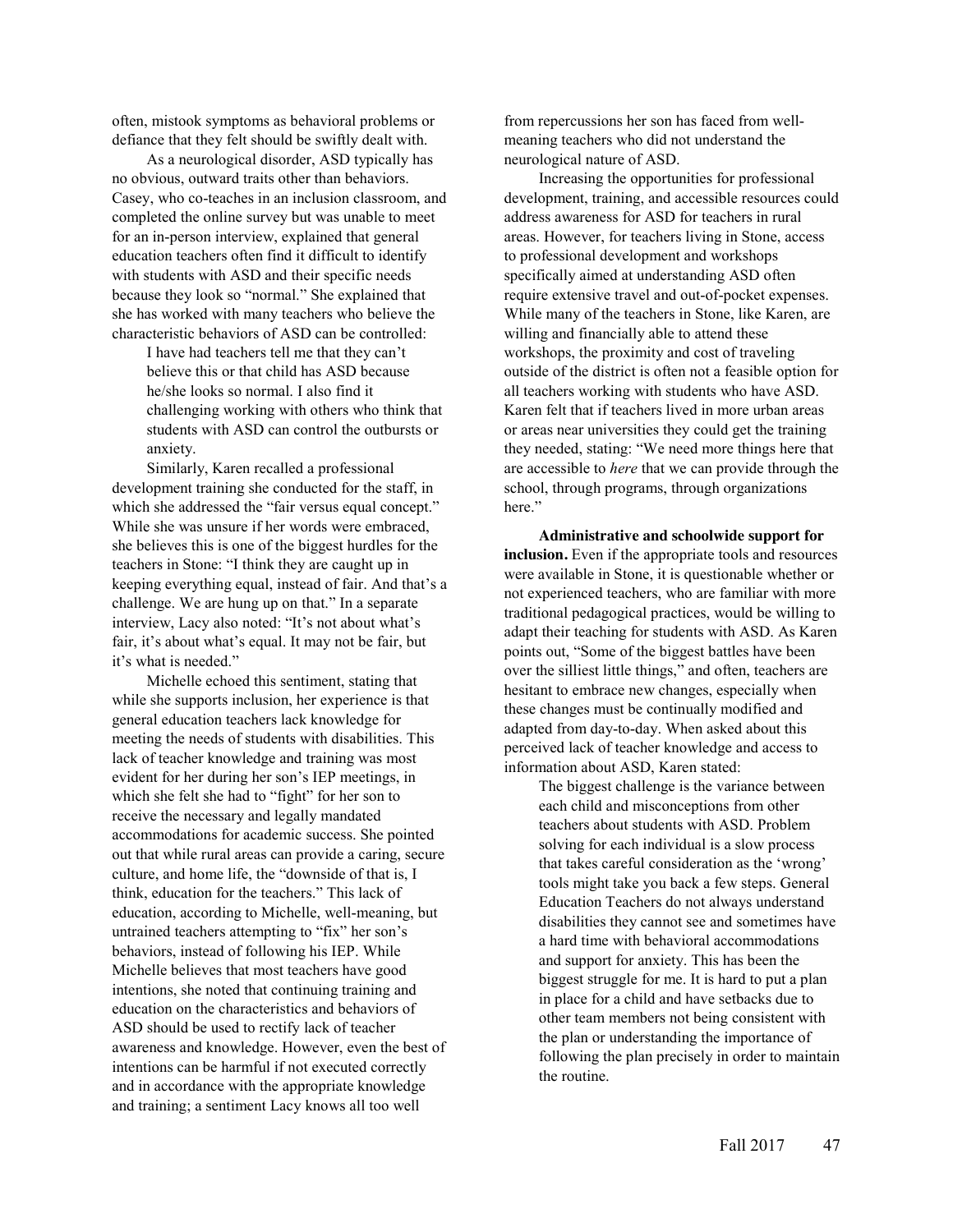Conversely, Stephanie, a teacher with professional training in adaptive physical education at a school for ASD, entered Stone with a specific skill set and the knowledge to accommodate and include her students with special needs. She corroborated the idea that teachers in Liberty County "don't have these tools, and I have even said, I can help you; I can show you things, it's not a big deal." According to Stephanie, teachers in Stone not only lack tools, but also lack the desire for acquiring and implementing them. This resistance from more veteran teachers who seemingly did not want "to put in the extra effort" frustrated her. She said, "They need more training in these areas, and then maybe–I think it is just the comfort zone. You know, for whatever reason, these kids scare them, and they don't know how to adjust their curriculum or use the tools so that it's easier on these kids." As a special education teacher and outspoken advocate for her students, Karen has also witnessed this resistance first-hand, particularly when working with the general education teachers. She explained that when teaching children with ASD, too often teachers just "pass them from grade to grade" or try to "keep the class calm," rather than see the potential of special education students. While articulating this issue, Karen shared an experience she had with a particular student who she met outside the school building every morning, in which "some days were good and some days were very, very bad." Other teachers accused her of "babysitting" the student and not understanding the child's overwhelming anxiety–a characteristic of that student's ASD. Karen worked with the student closely all year with the goal of supporting him academically so that he could be successful on end of year assessments, and was thrilled when her consistent work paid off and the student was able to pass last year's state standardized tests.

Karen explained that because of that success, this school year has been easier for her. She said the general education teacher "realized that we had the same goal. We really did have the same goal at the end. And it may seem that I'm 'babying' the students, but my expectations are through the roof for them, because I know they can." However, in order for those high expectations to be met, Karen points out that she first has to get the child safely and comfortably into the building. She knows he will not be successful academically "if we don't meet these needs. And trying to get them [other teachers] to see that is the biggest I think hurdle that we have. And

that's what we have to work on. And it has to come from leadership."

Karen, who is now actively seeking leadership positions within the school system in order to engender such change for her students, believes that real change comes from the top, not the bottom, because "I am the bottom. I am a teacher. You can't solve things from the bottom." Part of that change, according to Karen, is convincing people that ASD in rural contexts is an issue and a priority. She added that if other teachers "really bought into it…then as soon as they started seeing the positive impact and results, it would grow and flourish, and then we would really be making headway. Not just for those students, *all* the students, I mean they would all benefit."

## **Low Socioeconomic Status and Family/Community Structure**

During the interviews, participants were quick to emphasize the positive aspects of living in a tightknit, rural community, but these advantages were also juxtaposed with the limitations of living in a geographically isolated area. In Stone, community structures and low socioeconomic status of families were two prevailing issues. Charlotte, a speech pathologist, pointed out on her questionnaire that living in a small community gives community members "more sense of safety and security. Families know one another and watch out for each other." Similarly, Michelle pointed out, "This is a very different place. I don't think you could ever meet people that have a better heart. It's a very strong community. But then on the flipside of it, I've never been anywhere that is as uneducated." This geographic isolation is compounded by the limited financial means of the population, which influences transportation and access to information outside of the community.

**Influence of poverty on agency.** While the community consists of what Michelle called "simple, kind folk," she perceives a de-emphasis on the importance of education, possibly due to the community's reliance on the coal industry and the fact that many students drop out of school to full-time job opportunities in the coalmines. The availability of jobs and the town's location deep in the hollows prepositions many of the residents for jobs in the coal mining industry, an occupation that can be entered into with little to no post-secondary training. As such, education is often a lower priority than earning a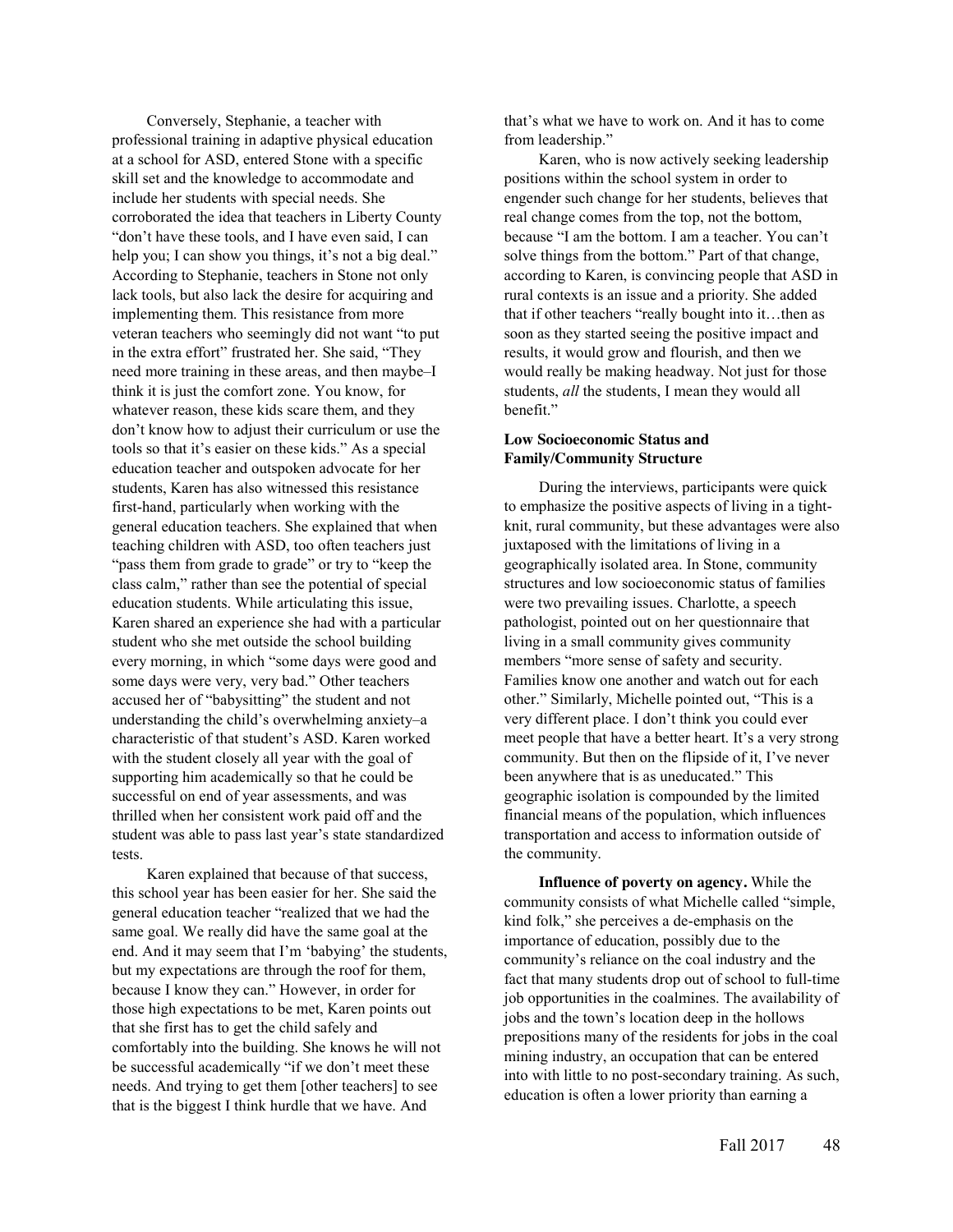living wage and providing for families, and the area faces additional challenges like substance abuse, drugs, and unemployment. Alice, a kindergarten teacher who completed our questionnaire but was unable to meet for an interview also pointed out, "We have older siblings raising younger siblings, greatgrandparents raising grandchildren, because the child's parent/parents are in jail. We have a lot of poverty in our area."

In addition to unavailable resources and difficulty accessing information in these geographically remote areas, the area's limited economy also hinders the amount of money that can be allocated to additional resources and tools. Anthony, a fifth grade inclusion math teacher who has lived in Liberty County his entire life described Stone as "economically depressed," with limited "opportunities to succeed" due to lack of resources. Similarly, Charlotte explained:

> A big challenge is that there is not enough money to be able to purchase more materials. I also have to purchase materials for my other students who do not have ASD. So with the amount I receive I have to try to purchase items for all my speech students. It would be great to be able to purchase more for my students with ASD.

Conversely, as a physical education teacher Stephanie felt that living in a rural area with low socioeconomic status actually placed her at an advantage when compared to more urban areas, because donors were willing to provide grants and funding to help assist students living in these underrepresented areas. However, she also pointed out that the mountainous geography in the area also hinders the students' ability to participate in activities because "living up in these hollers, there is no safe place to play or learn how to ride a bike," and often times, Stephanie perceived that parents are "too lazy or pathetic" to drive the students to a safer area where they can play.

Because of these economic disadvantages, Stephanie has been able to reach out to more prominent figures in the community to request many resources and materials for her adaptive physical education classes that she and her students would not otherwise have access to, such a tennis materials and bicycles for students with special needs. For Stephanie's adaptive PE class, the community support and acquisition of needed resources have made all the difference to her students and have allowed her to help them mitigate the gap from being

an "outsider" or bystander in gym class to receiving the services and accommodations necessary to allow them to be active participants in an inclusive setting. Acquiring these needed resources for her adaptive PE class has allowed Stephanie to better advocate for her students in ways that the parents have been unable to in the past, and has provided her students with activities that they would not otherwise have access to.

**Being rural and "different."** The majority of Stone's population consists of people who have lived their entire lives there, and the community contains many extended family members and close-knit circles. However, while these secluded areas provide support and care for the community members, they also limit the amount of information and innovative ideas that flow into the community. Stephanie pointed out that many of the traditions and values of the community lead to a perpetuating of more narrow ideals concerning people and activities that are different, and she compared living in Stone to "living in the dark ages." She noted that the culture is rooted in conservative tradition and the people are passionate about what they believe in, but being viewed as "different" casts students "as an outsider with little chance of ever fitting in" with the community. She found that some of these rooted beliefs pose a unique set of challenges for students with ASD who are viewed as different, and who are labeled "outsiders" due to the lack of community knowledge and experience with ASD.

Stephanie's critical evaluation of Stone is likely influenced by her experiences in a more progressive area of expertise and training in special education. She emphasized that there are very few available activities for students to participate in after school, because "If you have a disability, you are just kind of, out there on the outside." Stephanie recalled sending out a parent survey toward the beginning of the year that asked, "What are your dreams for your child, what are your hopes?" She said the parents "didn't have anything, you know, and it just broke my heart, because I'm like, do they have a disability, yes, but they can still achieve, they can still be successful, they can still participate." However, the growing number of students diagnosed with ASD, the characteristic differences in behavior, and the need to accommodate educational techniques and community activities within a more inclusive setting present a challenge for many.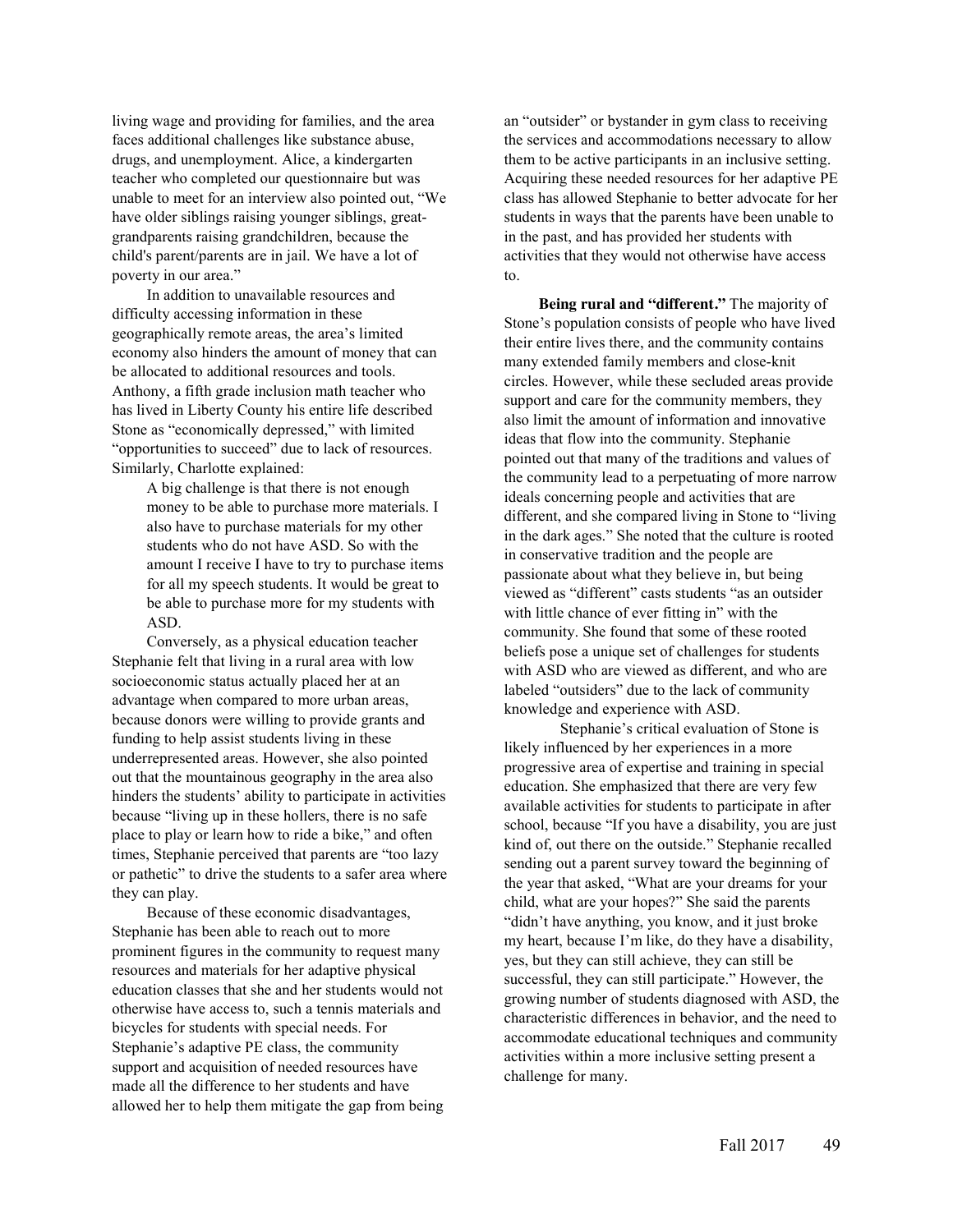Stephanie noted that living in a rural setting could be "harmful" for students with ASD because they are not afforded many opportunities outside of school for positive social interactions, and parental support at home is "practically nonexistent." Additionally, she worries that a lack of education and the fear of those who are different lead locals to view children with ASD as "taboo," and she worries that these students are "getting left behind and becoming more isolated than ever," as there are few advocates willing and able to fight for their children or show support. This lack of awareness and knowledge appears to culminate into a culture of the "insider" or normally functioning students and adults versus the "outsider," or students with ASD or special needs in general, that have been overlooked by their general education teachers and classmates.

**Skepticism and reluctance to participate.** Even when teachers try to advocate for their students with ASD, this advocacy is often met with skepticism, fear, and resistance, due to the lack of education and knowledge of the parents. When Karen invited a state resource to the school to provide training and tools for her students, she faced unexpected setbacks and resistance from the parents. She explained that getting parents "to agree to have people come in like that has been difficult." Additionally, a large challenge has been school attendance and consistency: "You know, we can work on anything, whatever comes to school today– I'm ready. But if he's not at school and we're gone three weeks, and come back, then we start over. We start over. We start over." Karen explained that many of her students live with their grandparents and that explaining resources to an older generation is challenging. Reflecting on bringing in external services, Karen said grandparents were skeptical about having outsiders "come in to watch. They would ask, 'Are they coming to my house?' And you have to go through, 'no, they will not come to your home.' They are worried and scared, it's different, and it's a little intimidating."

Stephanie, who relocated to the area from an urban one, has especially faced this suspicion and skepticism when trying to advocate for her students, as she is commonly viewed as an "outsider." Stephanie is energetic and enthusiastic about providing resources, but has struggled with what she believes is apathy and resistance to change on the part of the parents. She lamented, "There's just no community support, awareness." She explained that

based on her graduate school program and other professional experiences, she could run a Special Olympics group or Challenger baseball team. However, she felt that community members and students discouraged her. She was told that others tried it, no one would participate, and that she would be wasting her time. She added, "There are so many kids with disabilities, that's not the issue. It's just, you know, that the parents don't want to come, or they're working, or they're not working and they're just too lazy. So it's definitely an uphill battle."

Stephanie referred to parents as "lazy" a few times during our interview, and we recognize she is viewing the community as (for lack of a better descriptor) an outsider. That said, she seemed more able to talk candidly about the community as an economically depressed area and, in her opinion, how poverty and a lack of parental knowledge and education have led to a sense of apathy among parents. She noted this is most readily seen in parents not attending IEP meetings or school activities. She explained, "A lot of the kids have bad home lives. I know some of the adaptive kids, I mean, you can smell very heavy smoke." She explained that one of her students is in a wheelchair and does not get the support he needs at home with his exercises and that his parents "never come to school." Conversely, she added that some parents are involved and that those students get "all the help they need because their parents are so involved, but they have to *fight* for everything."

# **Discussion**

Findings from this study suggest that the difficulties faced by teachers, families, and students living with ASD in rural areas are pervasive. While studies suggest that early diagnosis and treatment of ASD are critical (Blane & Borden, 2008), schools in rural areas and early educators like Lacy are often the first to identify students with ASD. This leads to late identification and diagnosis (Mandell, et al., 2005), which can delay the early treatment needed to promote the continued developmental growth (Blane & Borden, 2008). Additionally, as the participants pointed out, schools are often the only agency that provides resources, interventions, and special services for these students and their families, yet schools in rural areas experience difficulties staffing and retaining special education teachers and specialists, which limit the programs and resources that are available in these areas (Pennington, et al., 2009).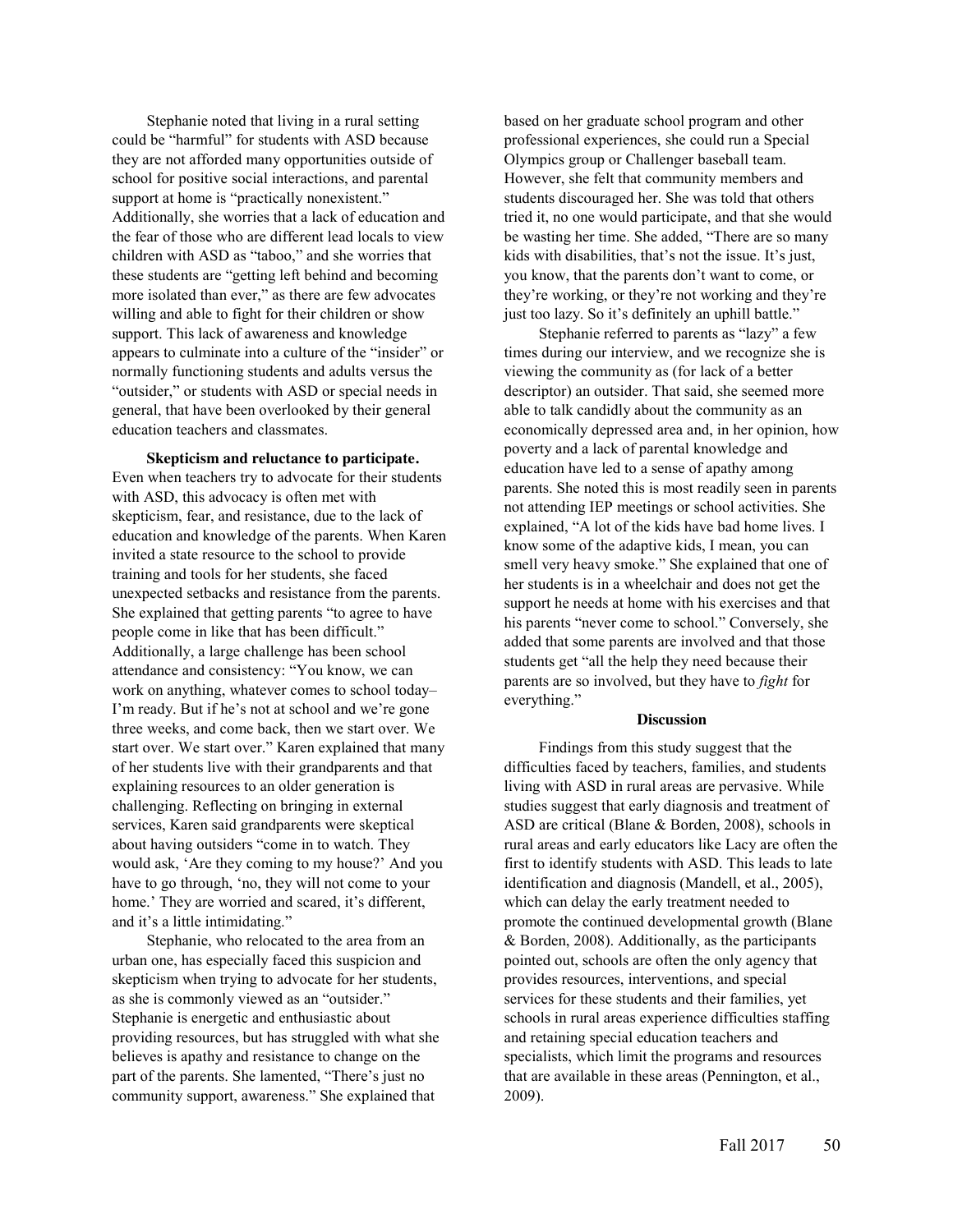This study also reiterated the importance of securing special education services, IEP plans, and interventions immediately after diagnosis (Blane & Borden, 2008; Chen, et al., 2008). However, many teachers like Karen and Stephanie point out that parents like Michelle must "fight" for every service they receive, while other parents simply do not know how to advocate for their children. Because of this lack of knowhow, teachers are often viewed as the only viable resource for parents who are raising children with ASD. However, special education shortages, geographic isolation, and lack of communication often make it difficult for teachers to cultivate lasting home and school connections as Jung and Bradley (2006) suggested.

Additionally, lack of educational and vocational resources place students with ASD at a disadvantage in rural areas. While schools in Liberty County embrace inclusive practices, lack of knowledge and professional development from general educators can hinder the progress and success schools have when serving as a resource for students and families of children with ASD (Syriopoulou-Delli, et al., 2012). Lack of tools, strategies, and professional development may also hinder the county's ability to recruit and retain qualified teachers (Pennington, et al., 2009) like Stephanie, whose urban background prepositions her as an "outsider." In addition, due to geographic isolation, community members often hold narrow, intolerant perceptions toward students who are different, or who have disabilities. This skepticism further impedes the flow of outside resources from state agencies, and again can hinder the connection between special education teachers and parents of children with ASD in rural areas (Jung & Bradley, 2006).

Furthermore, the need for special education and general education teachers to receive further professional development and training in order to collaborate more effectively is also apparent (Syriopoulou-Delli, et al., 2012), especially to Michelle, who said it is the "cry of my heart – that general ed and special ed would come together." Lack of education and training in rural areas limit the opportunities teachers and schools are afforded to successfully advocate for their students with ASD. Additionally, the participants also expressed worry that even if the schools embrace inclusion and work collaboratively to educate students with ASD, without the needed support from school leadership, change would be slow and minimal. This supports research suggesting that schoolwide, positive

attitudes toward inclusion are a top-down, collaborative endeavor that must begin with individuals in positions of power, like school principals (Horrocks, et al., 2008).

However, participants also described the rural community as one full of caring people who could be ready and willing to advocate and embrace children with ASD if given the appropriate information and opportunities. Lacy explained that the attitude in Stone is not "shove them here, shove them there" but rather "help this kid." Moreover, the positive aspect of living in a rural area is "we are such a close, tightknit community, that everyone here genuinely *cares*" about these students. This supports Pennington et al.'s (2009) suggestion that rural areas may be able to work together in order to overcome challenges and provide quality services and support for children with ASD in rural areas if they are given the adequate knowledge and tools.

These difficulties elevate schools to heightened positions of responsibility and power within the rural community. In fact, schools may be the *only* place that serve and provide resources for student with ASD and their families in geographically isolated areas like Stone. However, as this study suggests, schools are not fully ready for this challenge, as they lack the necessary resources, informed teachers, and professional development opportunities needed to enable them to advocate successfully for these students. Leadership within these school systems must afford teachers opportunities to receive special training and education necessary to make them successful. Additionally, professional development should slowly ease teachers into new instructional methods and strategies in a nonthreatening way, so that teachers can actively and successfully advocate for students with ASD and their families as Stephanie suggested.

In conclusion, students with ASD must be given equal opportunities for succeeding in the classroom and community, but challenges associated with rural areas complicate this endeavor. While inclusion might not be the best fit for all students, Karen's responses indicate that she has seen success stories, but that more training is needed to meet student needs and raise the expectations and buy-in from general educators, parents, and school principals. As Karen suggests, "opportunities are limited and we need to do more work to advocate for the needs of these special students and ensure they receive the education they deserve." Perhaps the first step is to provide teachers with the support for more professional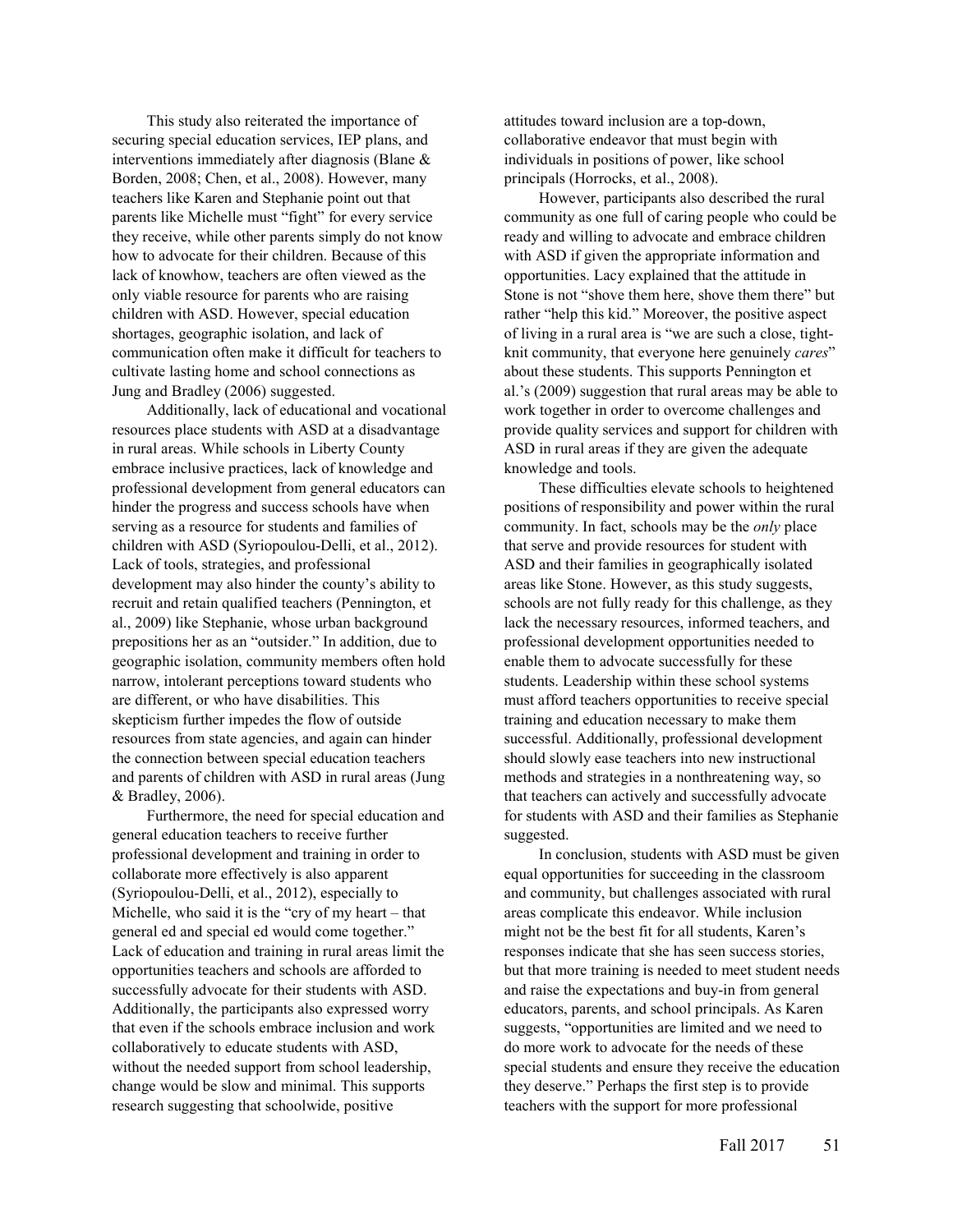development so they can be better equipped to advocate for their students with ASD in rural areas.

#### **Implications and Future Research**

The overall thematic understandings of the data generated in this study point to an obvious need for advocacy for rural students with ASD. While the presented challenges of living in a rural location may seem problematic, these communities already have one of the greatest resources to begin advocacy and awareness within the community: the schools. Murphy and Ruble (2012) state, "Unlike medical and behavioral health care services, however, public education is the one single service system that all children with autism have access to regardless of geographic location, family income, and insurance status" (p. 4).

Repeatedly, the participants expressed that in rural areas, the schools and teachers are the only advocates for the students, but teachers are unequipped, and lack the resources and education to adequately fulfill this responsibility (Pennington et. al, 2009; Rude et al., 2005). In order to effectively fulfill the needed advocacy roles, teachers and administrators must be given more information, education, and training on how to teach children with ASD (Horrocks, et al., 2008; Syriopoulou-Delli, et al., 2012). This assertion was echoed by Lacy, who said:

> Some of the teachers have people in their families, or if they have actually had an autistic kid in their classroom, they've kind of had a 'crash course' to learn. But, in general, the regular Ed teachers need more training.

Casey added that she would "love to raise awareness in our community and schools on ASD," arguing that if "teachers are going to teach students with ASD, then they should be required to meet certain criterion of training on ASD." She described a plan for professional development that would give general education teachers the same workshops that special education teachers receive. Stephanie echoed that if teachers are taught to work collaboratively and advocate for their students with ASD, that inclusion could be more widely accepted within the schools and overarching community. Furthermore, Karen expressed her desired to continue her education so that she can make a further positive impact in her local community: "This is where I have grown up, this is where my community is, this is my family, and I want to help these kids. These kids have no one, and

we need to change that. It shouldn't be they have no one. It should be they have *us*."

This study points to the need for increased advocacy at the local, regional, and state levels for students with ASD. In order to address the needs of teachers, families, and students with ASD living in rural communities, agencies must understand how place and rurality influence these experiences. Any research design and interventions must be informed by the community's contextual influences, such as geographic location, access to information and technology, poverty level, community structures, and socioeconomic status.

Additionally, researchers may be able to draw on the close-knit, caring community culture and willingness to help in order to address and overcome place-specific challenges (Pennington et al., 2009). Such advocacy may help provide necessary, additional training for general education teachers and continued professional development for special educators in rural placements (Syriopoulou-Delli, et al., 2012). Similarly, strengthening relationships between universities and rural regions could help encourage the flow of information into these rural areas, which would provide much-needed resources for teachers and parents of students with ASD. Cultivating strong relationships with universities could further empower schools and teachers with the knowledge and resources to become an informed, primary source of advocacy for students with ASD in rural communities.

#### **Appendix A**

Online Questionnaire

- 1. In the space below, please include your name and best contact information (email and/or phone).
- 2. Are you currently teaching or working in the local school system?
- 3. Do you currently teach or provide educational services to one or more students with ASD?
- 4. If no to the first two questions, please describe your occupation.
- 5. If you are a classroom or special education teacher, please describe your teaching position.
- 6. How many years have you worked in this position?
- 7. Which certifications or endorsements do you currently hold?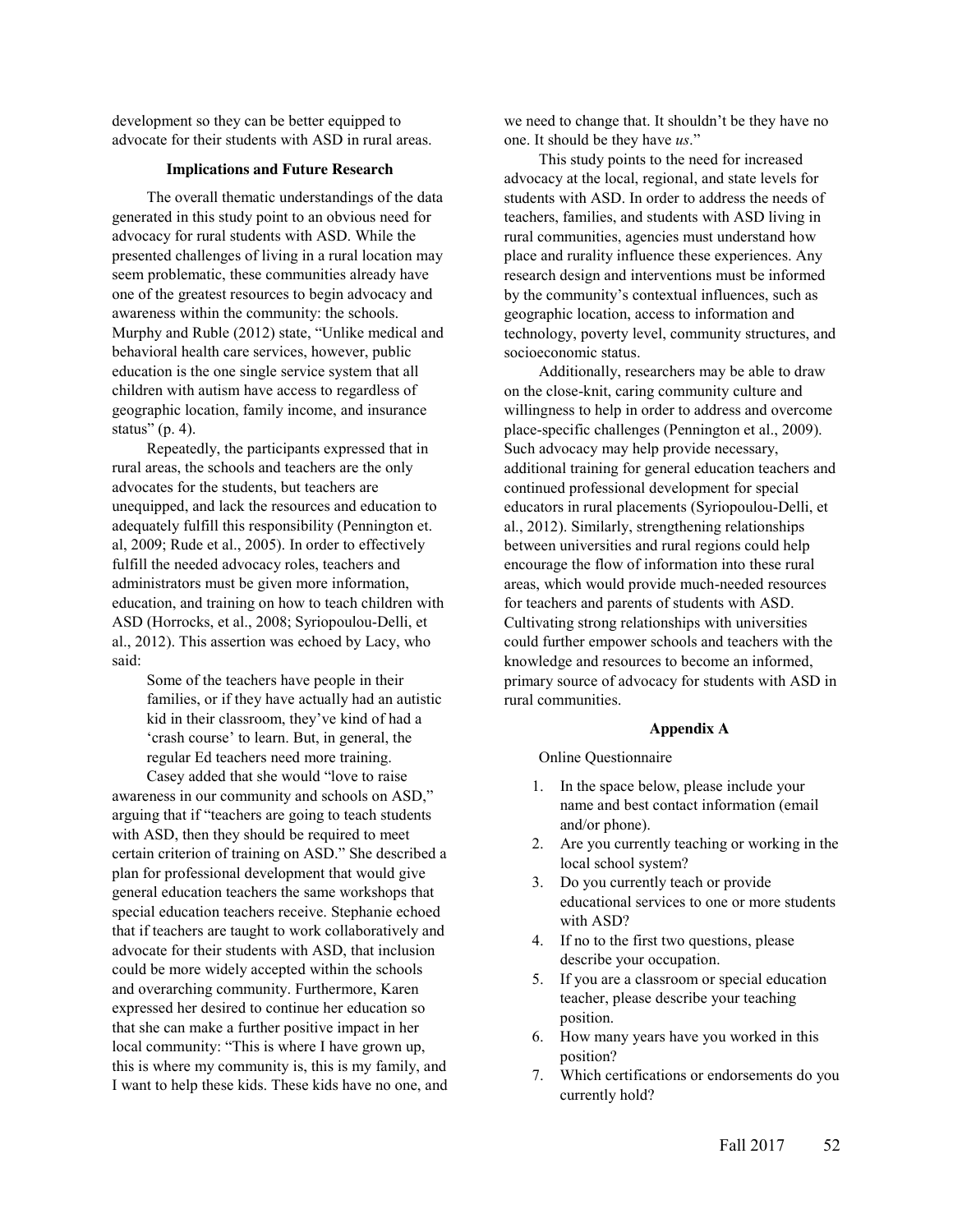- 8. What is your role in working with students with ASD?
- 9. How many years have you worked with students with ASD?
- 10. Please describe any professional development/training you have had on the topic of ASD.
- 11. Please describe your experiences (both challenges and benefits) in working with students with ASD.
- 12. Where do you live (city/town/country)?
- 13. How long have you lived there?
- 14. Please describe your local (rural) community.
- 15. How do you think living in a rural area influences the experiences for students with ASD?
- 16. Would you be willing to meet face-to-face for a 20-minute interview?
- 17. Indicate times below that would work with your schedule.
- 18. In the space below, please provide any additional thoughts you would like to share that might help us better understand the experiences of students with ASD living in rural communities.

## **References**

- American Psychiatric Association (2013). *Diagnostic and statistical manual of mental disorders*, 5th Ed. Arlington, VA: American Psychiatric Association.
- Bates, B. R., Graham, D., Striley, K., Patterson, S., Arora, A., & Hamel-Lambert, J. (2014). Examining antecedents of caregivers' access to early childhood developmental screening: Implications for campaigns promoting use of services in appalachian Ohio. *Child Health Promotion, 15(3),* 413-421.
- Behringer, B., & Friedell, G. H. Appalachia: where place matters in health. Preventing Chronical Diseases [serial online] 2006, October [2016, October 22]. Available from: http://www.cdc.gov/pcd/issues/2006/oct/06\_00 67.htm.
- Biddle, C., & Azano, A. P. (2016). Constructing and reconstructing the "rural school problem": A century of rurality and rural education research. *Review of Research in Education, 40*, 298-325.
- Blane, K., & Borden, G. (2008). The importance of early intervention for ASD. *The Brown University Child and Adolescent Behavior Letter*, 24(6), 1-7.
- Centers for Disease Control and Prevention. (2015, February 26). *Data and statistics.* Retrieved from CDC:

http://www.cdc.gov/ncbddd/ASD/data.html

- Charmaz, K. (2006). *Constructing grounded theory: A practical guide through qualitative analysis.*  Thousand Oaks, CA: SAGE.
- Chen, G. Y., Liu, G. Y., Su, W. G., Huang, S. L., & Lim, K. M. (2008). Urbanicity-related variation in help-seeking and services utilization among preschool-age children with ASD in Taiwan.

*Journal of ASD and Developmental Disorders, 38,* 489-497.

- Edwards, N. M., Gallagher, R A., & Green, K. B. (2013). Existing and proposed child find initiatives in one state's part C program. *Rural Special Education Quarterly, 32*(1), 11-19.
- ERIC Clearinghouse on Disabilities and Gifted Education (2001, April). *Educating exceptional children: A statistical profile.* Arlington, VA: The Council for Exceptional Children.
- Haverson, J., Ma, L., Harner, E. J. (2004). An analysis of disparities in health status and access to care in the Appalachian region. Washington (DC): Appalachian Regional Commission; 2004. Available from: http://www.arc.gov/index.do?nodeId=2467&pri nt=yes
- Horrocks, J. L., White, G., & Roberts, L. (2008). Principals' attitudes regarding inclusion of children with ASD in Pennsylvania public schools. *Journal of ASD and Developmental Disorders*, *38*(8), 1462-1473.
- Hutton, A. M., & Caron, S. L. (2005). Experiences of families with children with autism in rural New England. *Focus on ASD and Other Developmental Disabilities, 20*(3), 180-189.
- Iringa-Bistolas, C , Schalock, M., Marvin, R., & Beck, L. (2007). Bridges to Success: A developmental induction model for rural early career special educators. *Rural Special Education Qtiarterly, 26(*1), 13-22.
- Johnson, J., Showalter, D., Klein, R., & Lester, C. (2014). Why Rural Matters 2013-2014: The Condition of Rural Education in the 50 States. *Rural School and Community Trust*.